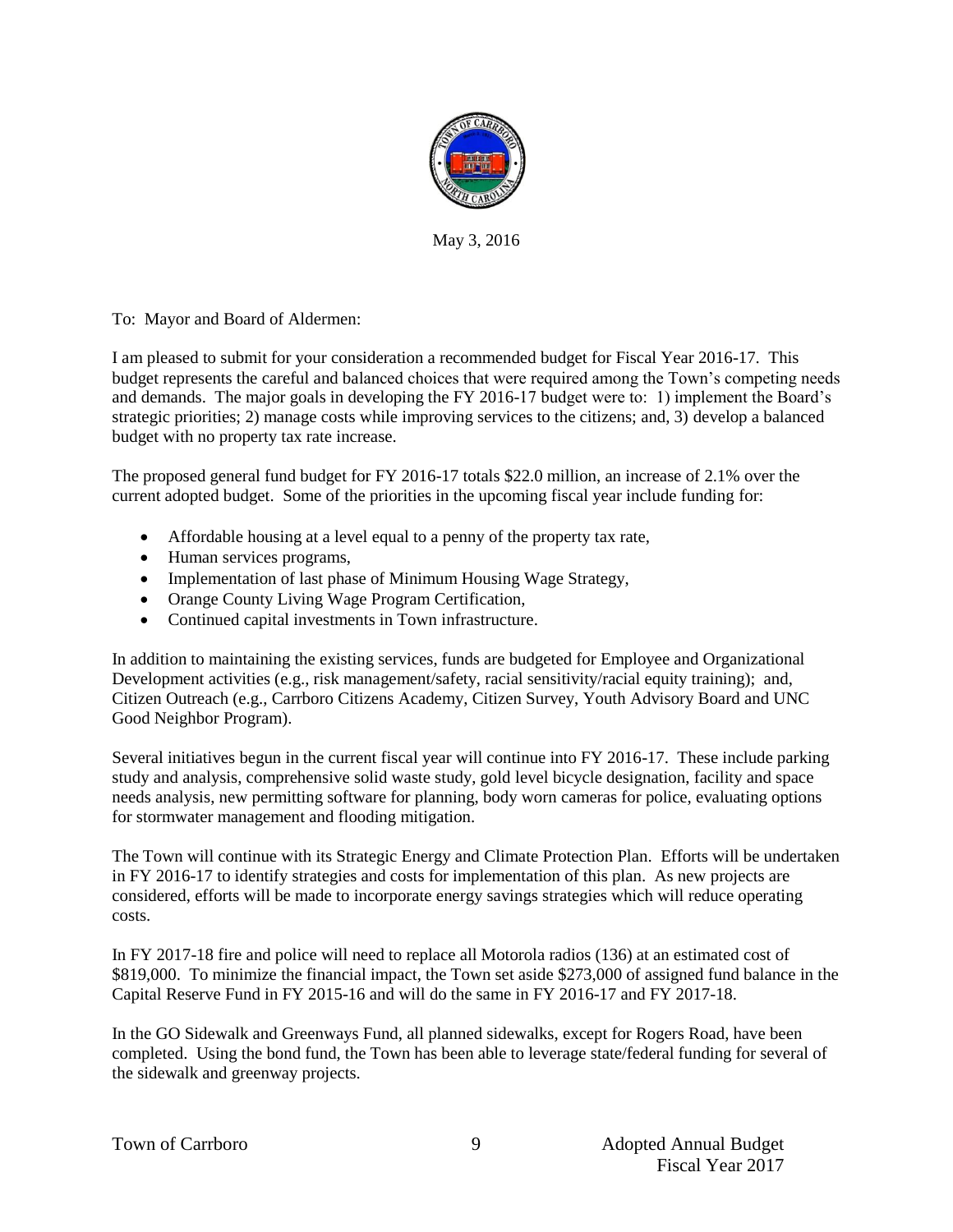Total full-time equivalent positions in FY 2016-17 increase from 158.5 to 159.5. A temporary contractual position will be converted to a full-time Capital Projects Manager position in the Public Works Department. This new position will coordinate and oversee all planning, design and construction of capital projects.

The accompanying Executive Summary provides additional highlights of overall budget priorities and strategies for fiscal year 2016-17.

On behalf of all Town of Carrboro employees, I want to thank the Mayor and Board of Aldermen for your leadership and dedication to the community. Your efforts are vitally important to Carrboro's unique identity and quality of life. I would also like to recognize and thank Arche McAdoo, Sandy Svoboda, and the entire Finance Team for their dedicated efforts in the development of the FY 2016-17 Town budget.

Sincerely,

Javin Condreus

David L. Andrews, ICMA-CM Town Manager

301 WEST MAIN STREET, CARRBORO, NC 27510 \* (919) 942-8541 \* FAX (919) 918-4465\* VOICE/TTY/TDD/ASCII: 711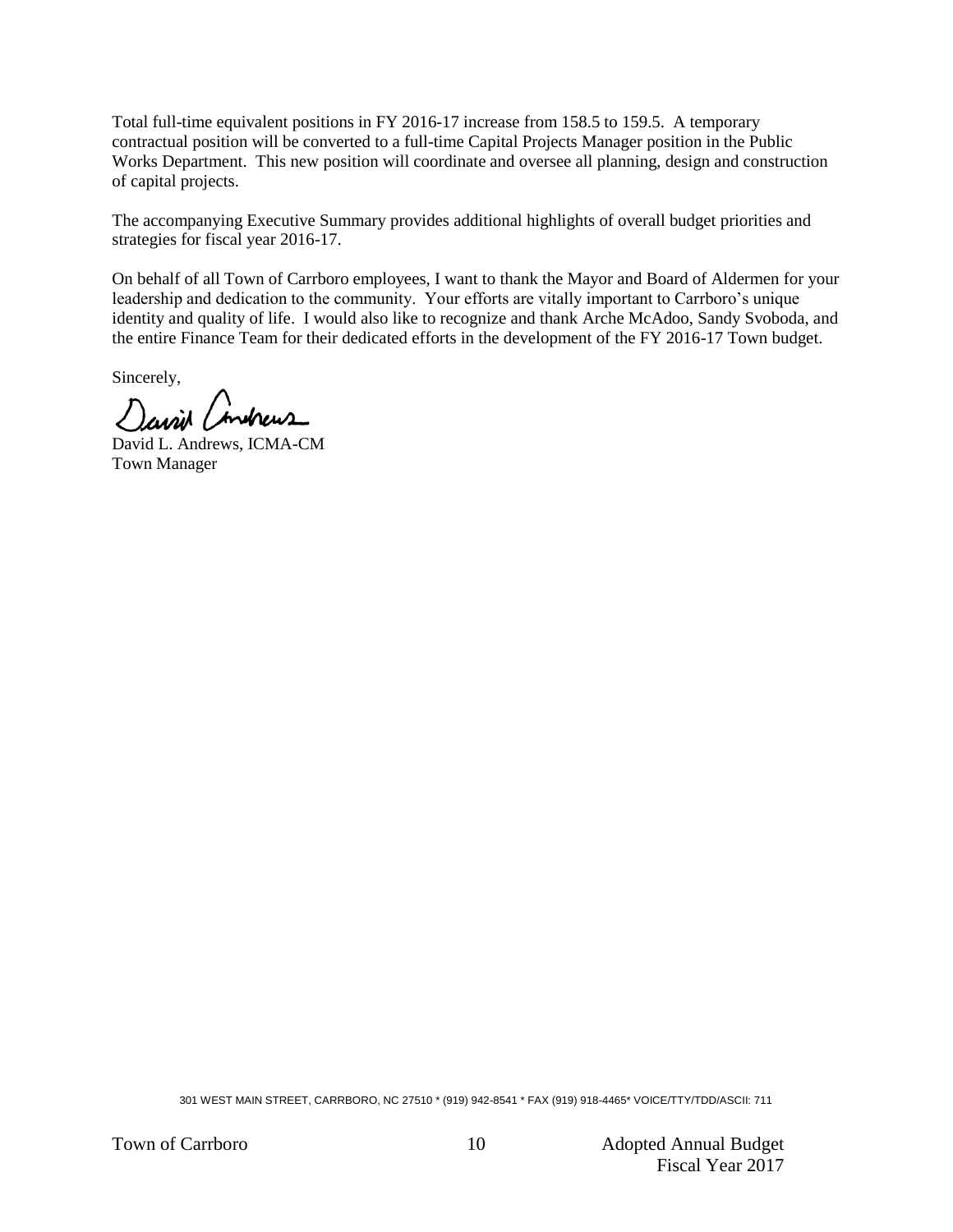# EXECUTIVE SUMMARY

#### **BUDGET OVERVIEW**

The economic outlook for North Carolina continues to be generally positive. The statewide seasonally adjusted unemployment rate for February 2016 was 5.5%, unchanged from January 2016 and 0.2 of a percentage-point decrease over the year. Nationally, the seasonally adjusted unemployment rate in February 2016 was 4.9%. Orange County's unemployment rate of 4.7% in February 2015 was considerabley less than the State and nation.

In terms of job growth, the North Carolina Department of Commerce, Labor & Economic Analysis Division, reports total nonfarm employment level (not seasonally adjusted) for March 2016 of 4,292,500. This was an increase of 38,800 or 0.9% over the employment level in February 2016. Among the major industries, the largest over-the-month increase in employment was in Trade, Transportation & Utilities at 1.4%. Over the year, the Service Providing sector (all industries except Mining & Logging, Construction and Manufacturing showed an increase of 98,000 jobs (2.8%). Professional & Business Services experienced the largest employment increase at 29,800 or 5.2%, followed by Trade, Transportation & Utilities at 238,800 or 3.7%.

North Carolina sales taxes remained a strong point for revenues at both the state and local levels through the first half of FY 2015-16. As of January 2016, sales tax distributions by the state to localities were up approximately 4.6 percent from the same point in FY 2014-15. However, there are concerns about a potential slowdown of the construction industry. As noted in the NC League of Municipalities FY 2016- 17 Revenue Projections, there may be sufficient housing inventory leading buyers to purchase existing homes. Although this would not be bad for the economy as a whole, it could mean slower sales tax growth should there be a slowdown in housing construction.

Local signs of an economic strength include the low unemployment rate, increased taxable sales, and increased value of residential building permits. As the table below shows, the number of commercial building permits increased in 2015 from the prior year with a small decrease in the value of these permits. During this same time, the number and value of residential building permits increased.

|                    | COMMERCIAL | <b>PERMITS</b> | <b>RESIDENTIAL</b> | <b>PERMITS</b> |
|--------------------|------------|----------------|--------------------|----------------|
| <b>Fiscal Year</b> |            |                |                    |                |
| Ended June 30      | Number     | Value          | Number             | Value          |
| 2008               | 298        | \$4,469,526    | 468                | \$2,796,800    |
| 2009               | 320        | 1,581,608      | 425                | 19,858,118     |
| 2010               | 228        | 14,177,902     | 547                | 23,614,500     |
| 2011               | 123        | 2,794,123      | 556                | 16,089,505     |
| 2012               | 531        | 18,534,892     | 594                | 20,328,808     |
| 2013               | 395        | 6,926,461      | 539                | 21,670,200     |
| 2014               | 319        | 8,424,490      | 564                | 16,305,265     |
| 2015               | 370        | 8,098,185      | 621                | 20,965,551     |

Through March general fund revenue collections for FY 2015-16 total \$17.7 million or 82% of the adopted budget. Last year at this time, total general fund revenue collections were \$16.7 million or 79% of adopted budget. Property tax revenue collections are \$11.7 million or 95% of budget. Local sales tax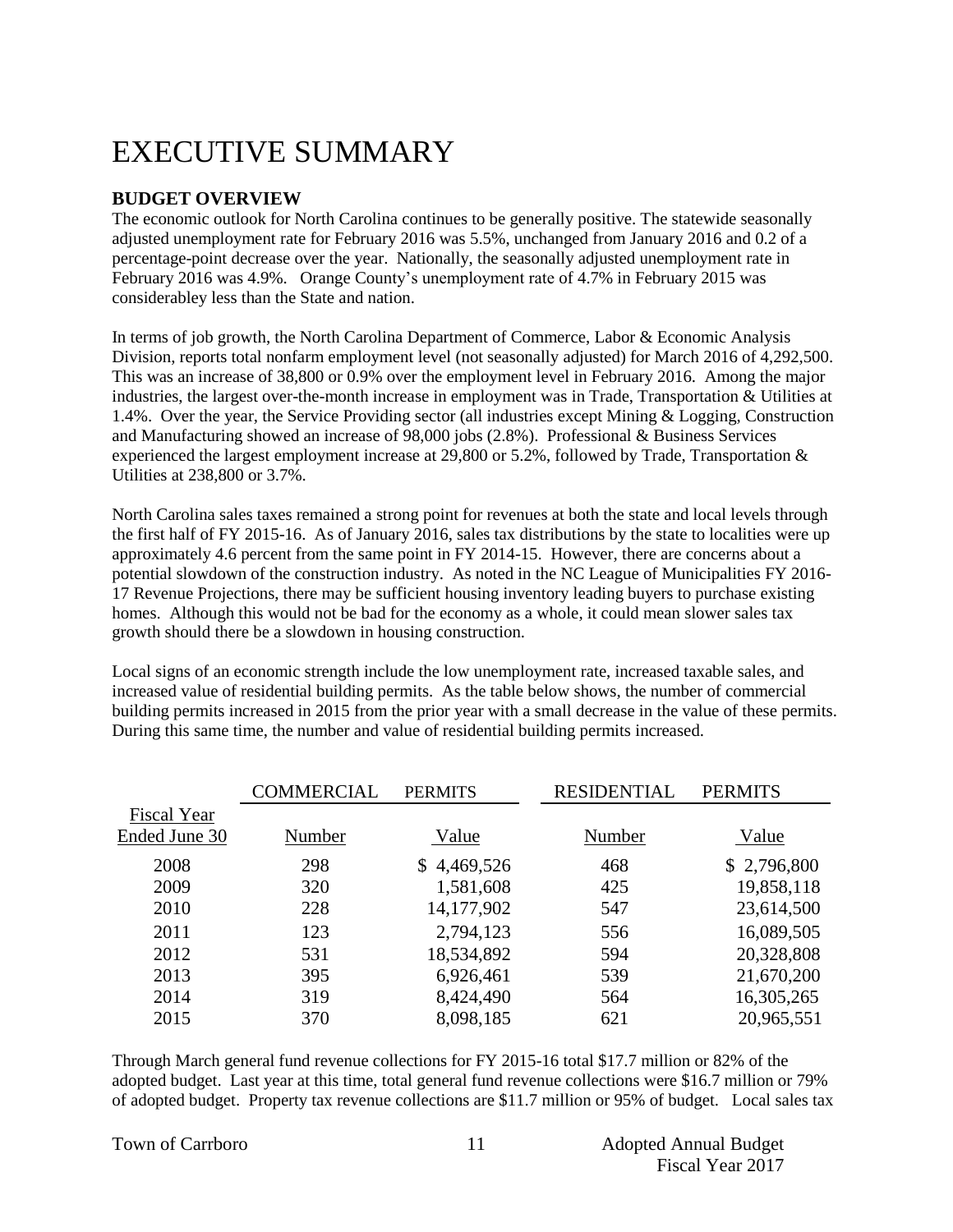revenues through January total \$1.9 million. Unrestricted intergovernmental revenues year-to-date are 81% of budget. Overall, total general fund revenue collections for FY 2015-16 are expected to exceed the adopted budget.

While most economic indicators for the state remain strong with positive projections for the future, the Town continues its conservative approach in estimating revenues. The North Carolina General Assembly has enacted legislation that expands the local sales tax to repair, installation and maintenance services. Also, provisions have been enacted by the General Assembly to reallocate sales tax revenues to certain rural areas of the state. The underlying question is whether the expanded sales tax base will generate sufficient revenues to cover the cost of the proposed reallocation of sales taxes to the targeted rural areas. For the FY 2016-17 budget the Town assumes that the General Assembly will make no changes during its 2016 "short-session" that would negatively impact the Town's existing revenues.

In developing the FY 2016-17 budget, the Town continued its conservative fiscal approach used over the past several years. Operating expenses were identified for reduction, capital item requests were reprioritized and some vehicle/equipment purchases deferred to future years. The major goals in development of the 2016-17 budget were to:

- implement the Board's strategic priorities,
- manage costs while improving services to the citizens,
- develop a balanced budget with no property tax rate increase, and,
- provide salary adjustments for Town employees.

The total recommended general fund operating budget for FY 2016-17 is \$ 22,032,357, an increase of \$459,711 or 2.1% over the adopted budget for 2015-16. By state law, municipalities are required to have a balanced budget where revenues must equal budgeted expenditures.

#### **BUDGET PROCESS**

The budget process is similar to past years, requiring departments to justify their operating budget for the continuation of services as well as any proposed new or expanded services. The continuation budget includes adjustments for price increases in the cost of goods and services; and may include projects and infrastructure expenditures reflected in the annual Capital Improvement Program (CIP) which includes street resurfacing costs, replacement of vehicles and equipment, and debt service payments for capital commitments. All other requests defined as "new program or service initiative" are evaluated and, if approved, added to the continuation budget.

#### **REVENUES**

Carrboro's revenue stream has two broad types of revenues: recurring revenues and other financing sources which represent certain one-time inflows of revenue. Recurring revenues consist of property taxes, local sales taxes, other taxes/licenses, and intergovernmental revenues. Together these revenues comprise approximately 89% of general fund revenues.

For FY 2016-17 total recurring revenues are projected to increase by 6.3% over FY 2015-16. This increase stems primarily from expected local sales tax growth, other taxes and licenses, and intergovernmental. The projected 61.2% increase in other taxes and licenses is due to the new Tax & Tag System implemented by the North Carolina Department of Motor Vehicles. The tax on a motor vehicle is collected by NC DMV at the time of registration. Previously motor vehicles could be registered and then taxes billed and collected by the County Tax Administrator in which the vehicle was registered. Intergovernmental revenue increase is due to anticipated increase in electricity sales tax and wine and beer tax collections.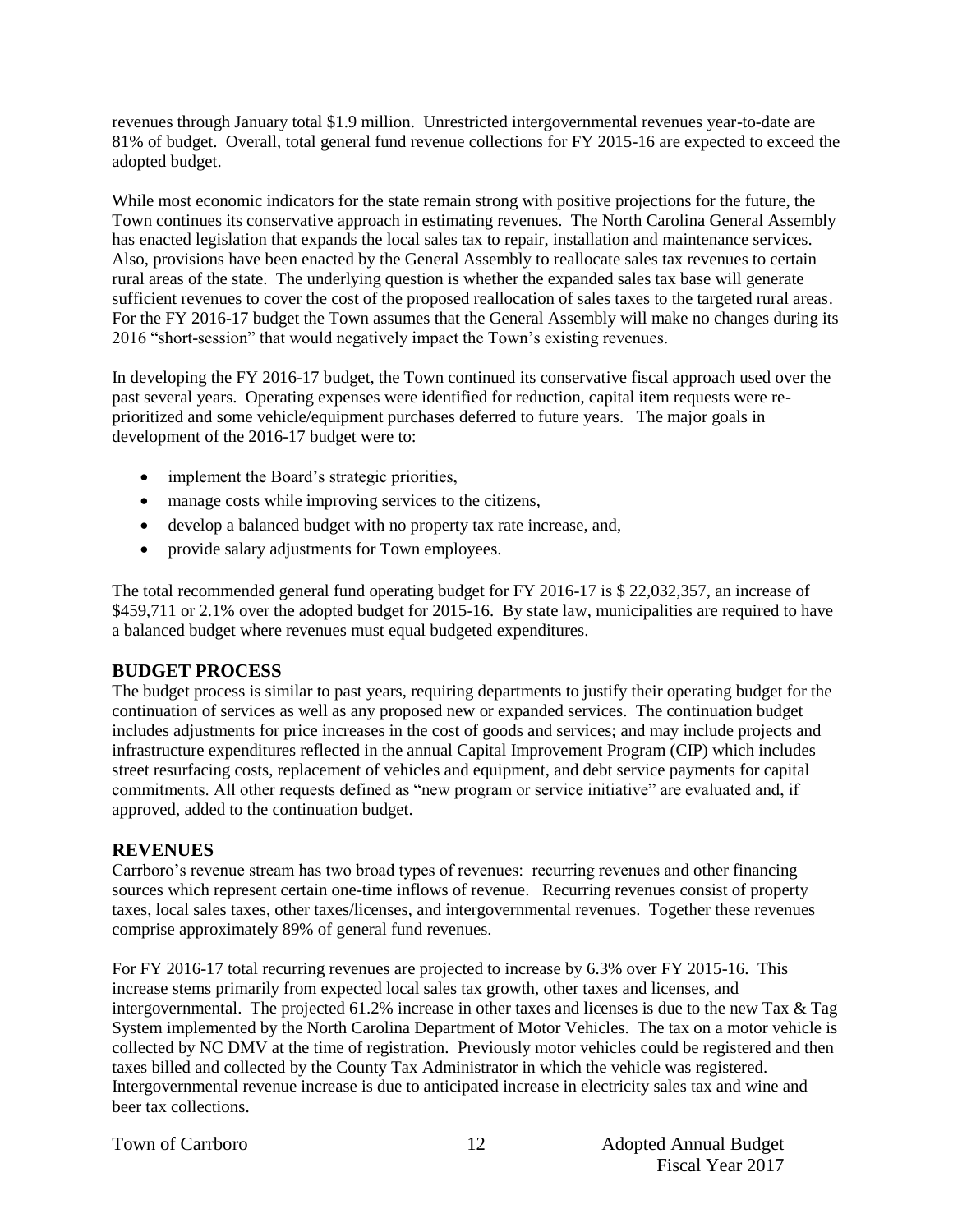## **Recurring Revenues**

|                                 | FY 2015-16<br><b>Adopted</b><br><b>Budget</b> | FY 2016-17<br>Recommended<br><b>Budget</b> | \$<br><b>CHANGE</b>                 | $\frac{6}{9}$<br><b>CHANGE</b> |
|---------------------------------|-----------------------------------------------|--------------------------------------------|-------------------------------------|--------------------------------|
| <b>Property Taxes</b>           | 12,315,470<br>\$                              | 12,393,363<br>\$                           | $\boldsymbol{\mathsf{S}}$<br>77,893 | $0.6\%$                        |
| <b>Local Sales Taxes</b>        | 3,825,686                                     | 3,978,713                                  | 153,027<br>\$                       | 4.0%                           |
| Other Taxes & Licenses          | 879,378                                       | 1,417,527                                  | 538,148<br>\$                       | 61.2%                          |
| Intergovernmental               | 1,499,344                                     | 1,896,337                                  | 396,993<br>\$                       | 26.5%                          |
| <b>Total Recurring Revenues</b> | 18,519,878<br>\$                              | 19,685,939<br>\$                           | \$1,166,061                         | 6.3%                           |

Of the total general fund revenues, property and sales tax revenues make up 74% of total revenues and are projected to increase 0.6% and 4.0%, respectively, in FY 2016-17. The total property tax valuation at June 30, 2015 was \$2,113,902,961. For FY 2016-17 total tax valuations are expected to grow to \$2,153,392,411. In FY 2016-17 each penny on the tax rate is projected to generate approximately \$213,483. In addition, property tax relief is available for the elderly, permanently-disabled persons, and veterans who meet income and other specific exemption requirements.

Overall local sales tax revenues (\$1.9 million), reflecting six months of collections for the year, are 50% of the FY 2015-16 adopted budget (\$3.8 million). According to the FY 2016-17 Revenue Projections Report by N. C. League of Municipalities, sales tax distributions to local governments by the state during the first six months of FY 2015-16 were up approximately 4.6% over the same period in FY 2014-15. The League of Municipalities anticipates that sales tax revenues for the current fiscal year will be 4.5% above the FY 2014-15 distributions. In FY 2016-17 local sales tax revenues are expected to increase by 3.75% over the FY 2015-16 actuals. Retail sales in North Carolina are trending upward and consumer confidence is high. Locally, sales tax revenue is expected to grow by 4.0% in the FY 2016-17 due to increased demands for goods and services.

Intergovernmental revenues, which comprise 8.6% of general fund revenues, are expected to increase roughly 26.5%. This increase is driven by expected increase in electricity sales taxes and wine and beer tax revenues. Other intergovernmental revenues are expected to remain flat, and in some instances (e.g. telecommunications sales tax, video sales programing, etc.), revenues are expected to decline.

In FY 2014-15 the state changed the method of distribution to localities for electricity and piped natural gas sales. This change required general sales tax collected by the state to be allocated to municipalities based on 44% and 20% for electricity and natural gas, respectively. In the past these revenues have been distributed based on the services within municipal boundaries. Electricity distributions to municipalities in the state for the first two quarters of FY 2015-16 were up more than 20% on an average from the prior year. Projections for statewide electricity revenues for FY 2015-16 are expected to be 9.0 percent above last year. For FY 2016-17 these revenues are projected to increase by 3.5%.

Sales tax on piped natural gas, as with electricity sales, is being distributed to municipalities under a new formula. Due to the sensitivity of natural gas taxes to temperatures, along with the number of amended returns filed with the state during the last two quarter of FY 2014-15, these revenues were down by 40 percent in the final quarter. The N. C. League of Municipalities has projected that statewide distributions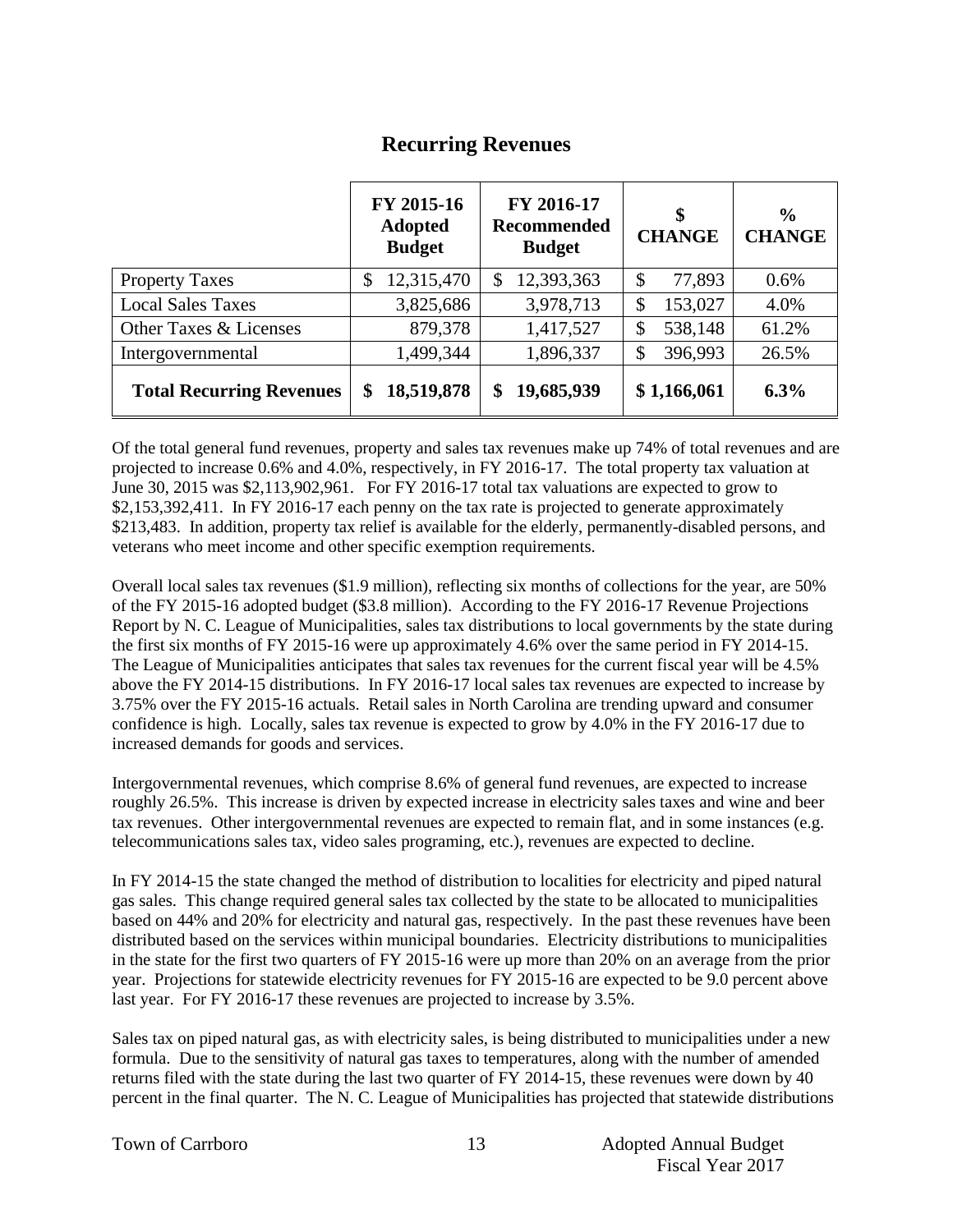to municipalities for FY 2015-16 will be 2.0% lower than FY 2014-15. For FY 2016-17 the projection is a decrease of 2% in natural gas tax revenues from the current fiscal year.

Telecommunications Sales Tax revenues statewide continue to show decreases. Annual statewide telecommunications revenues for FY 2015-16 are expected to decrease by 12.00%. For FY 2016-17 these revenues are expected to decline by 2.0%. For the first two quarters of FY 2015-16, the Town has received revenue of \$69,104 or 37% of the adopted budget.

Local Video Programming revenue distributions statewide are projected to be 5.5% below FY 2014-15 levels and decrease by 2.0% in FY 2016-17. This trend in the cable industry has been away from set-top TV provides to more reliance on streaming services. For the first two quarters of FY 2015-16, the Town has received revenue of \$27,236 or 47% of the adopted budget.

Beer and Wine Tax distributions to the Town have been under budgeted in the past. Based on historical trends and the opening of new outlets, these revenues are expected to increase significantly. We have made adjustments in the FY 2016-17 budget to bring these revenues more in line with past actual revenue trends.

#### **OTHER FINANCING**

Other financing sources in the General Fund include inter-fund transfers, installment financing and fund balance appropriation. Revenues from other financing sources in FY 2016-17 total \$686,865 or 3% of total budget. This is a decrease of \$736,176 or 51.7% reduction over the adopted FY 2015-16 budget.

|                              |    | FY 2015-16<br><b>Adopted Budget</b> | FY 2016-17<br>Recommended<br><b>Budget</b> |                          | \$ CHANGE       | $\frac{0}{0}$<br><b>CHANGE</b> |  |  |
|------------------------------|----|-------------------------------------|--------------------------------------------|--------------------------|-----------------|--------------------------------|--|--|
| <b>Inter-Fund Transfers</b>  | \$ | 176,945                             |                                            | $\overline{\phantom{a}}$ | (176, 945)      | $-100.0\%$                     |  |  |
| <b>Installment Financing</b> |    | 621,180                             |                                            | 411,306                  | (209, 874)<br>S | $-33.8%$                       |  |  |
| <b>Fund Balance</b>          |    | 624,916                             |                                            | 275,559                  | (349, 357)      | $-55.9%$                       |  |  |
| <b>Total Other Financing</b> |    | 1,423,041                           |                                            | 686,865                  | (736, 176)      | $-51.7%$                       |  |  |

### **OTHER FINANCING FY 2016-17**

The transfer from the Capital Reserve Fund of \$176,945 is no longer necessary to help with debt service for the construction of fire station #2.

Installment financing that is used to replace vehicles and equipment will be \$209,874 less than that in FY 2015-16. In FY 2016-17 this financing will be used to purchase of six police patrol vehicles, one back hoe, and one pick-up truck. The Town's general goal is to maintain installment financing at the same level from year to year in order to control financing costs. The estimated debt service cost for this financing is \$16,601 for 5 years assuming a 2.0% annual interest rate.

Fund balance use is reduced significantly from FY 2015-16 and represents less than 2.0% of total revenues. The Town's policy is to limit fund balance use to more than 10%.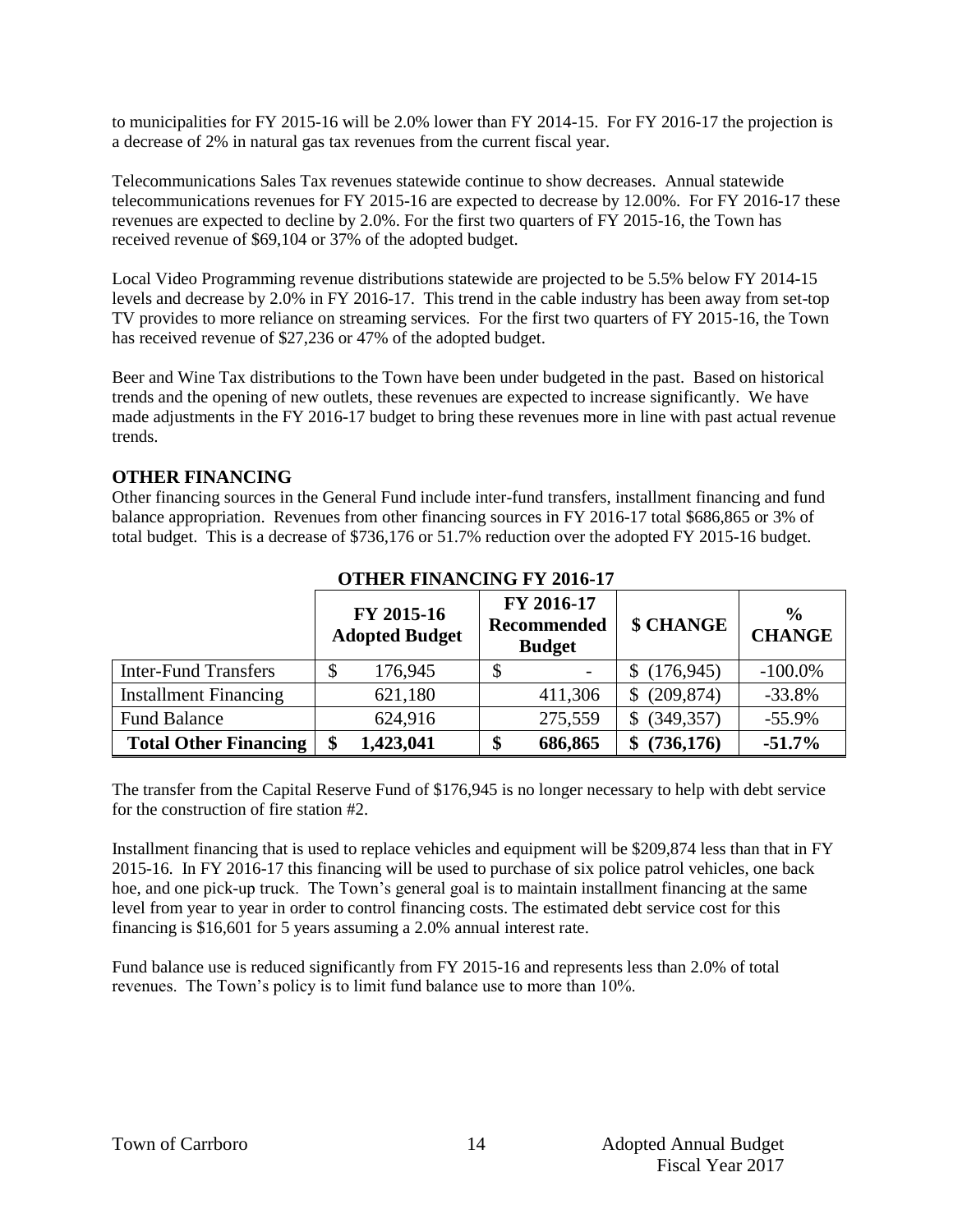

#### **FY 2016-17 GENERAL FUND - ALL REVENUES (Percent of Total) \$22,032,357**

### **EXPENDITURES**

For FY 2016-17 total operating expenses increase by 2.1% to a total of \$22,032,357. Personnel costs account for 57% of the total budget with operations and capital outlays comprising 40% and 3%, respectively. Personnel expenses are projected to increase by 5.7% while operations and capital outlay are expected to decrease.

|                       | FY 2015-16<br><b>ADOPTED</b><br><b>BUDGET</b> | FY 2016-17<br><b>RECOMMENDED</b><br><b>BUDGET</b> | \$ CHANGE    | % CHANGE |  |
|-----------------------|-----------------------------------------------|---------------------------------------------------|--------------|----------|--|
| <b>PERSONNEL</b>      | 11,918,907<br>\$                              | 12,594,270                                        | 675,363      | $5.7\%$  |  |
| <b>OPERATIONS</b>     | 8,942,810                                     | 8,921,498                                         | (21,312)     | $-0.2\%$ |  |
| <b>CAPITAL OUTLAY</b> | 710,930                                       | 516,589                                           | (194, 341)   | $-27.3%$ |  |
| <b>TOTAL</b>          | 21,572,647<br>S                               | 22,032,357<br>\$                                  | 459,710<br>ъ | 2.1%     |  |

#### **PERSONNEL**

Factors that affect personnel cost include: a) 2% across the board pay adjustment provided to permanent employees in FY 2015-16; b) proposed 1.5% pay adjustment for employees in FY 2016-17; c) projected 15% increase in health insurance premiums; and implementation of a Minimum Housing Wage. Funds to cover the proposed across the board pay adjustments; health insurance premium increases, and other proposed pay and classification changes have been budgeted in Non-Departmental.

Contribution rates for the Local Government Employees' Retirement System (LGERS) will increase from 6.67% to 7.25% for general employees; and, will increase from 7.15% to 8.0% for law enforcement officers in FY 2016-17. Below is the schedule of contribution rates through FY 2020-21.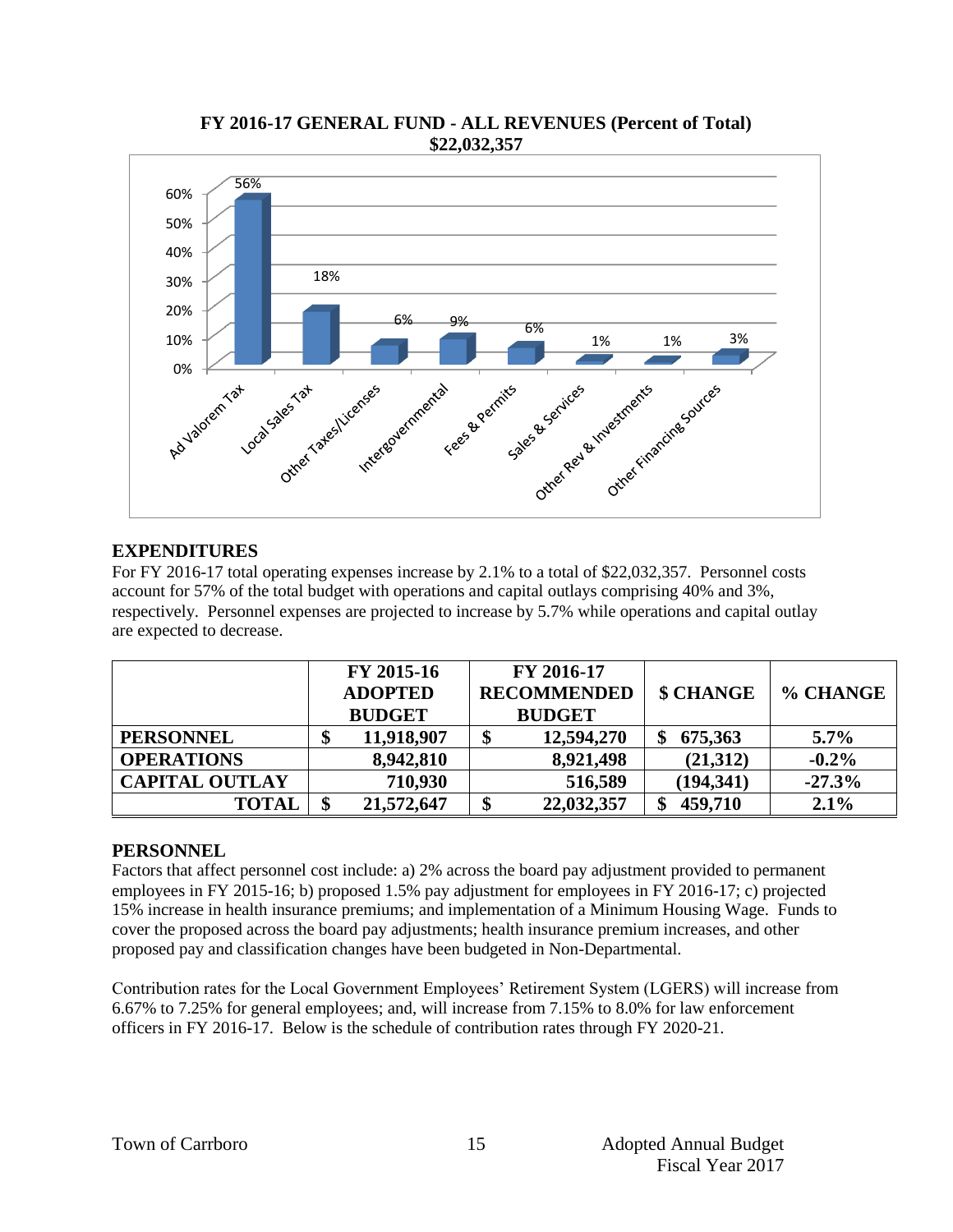|                    | <b>LGERS Employer Contribution Rate</b>                     |       |  |  |  |  |  |  |
|--------------------|-------------------------------------------------------------|-------|--|--|--|--|--|--|
| <b>Fiscal Year</b> | <b>Law Enforcement Officers</b><br><b>General Employees</b> |       |  |  |  |  |  |  |
| 2016-17            | 7.25%                                                       | 8.00% |  |  |  |  |  |  |
| 2017-18            | 7.50%                                                       | 8.25% |  |  |  |  |  |  |
| 2018-19            | 7.75%                                                       | 8.50% |  |  |  |  |  |  |
| 2019-20            | 8.00%                                                       | 8.75% |  |  |  |  |  |  |
| 2020-21            | 8.25%                                                       | 9.00% |  |  |  |  |  |  |

No merit pay will be provided for Town employees in FY 2016-17. When the Board of Aldermen approved the pay-for-performance plan, it was understood that performance pay amounts may vary from year to year depending on budget availability and labor market conditions. The Town will complete its implementation of the minimum housing wage strategy to provide all employees a salary equal to or greater than the Minimum Housing Wage of \$31,158. In FY2014-15 the Town had fifteen positions earning less than the housing wage. Through a combination of COLA and Merit pay all but four employees now have a salary greater than the minimum housing wage. In FY 2016-17 the Town will bring provide these four positions with a salary at or above the minimum housing wage.

For FY 2016-17 total full-time equivalent positions increase from 158.5 to 159.5. A full-time Capital Projects Manager position will be created in the Public Works department. This position will provide more efficiency and effectiveness by coordinating and managing all capital projects from design to construction.



#### **FY 2016-17 Pay and Benefits**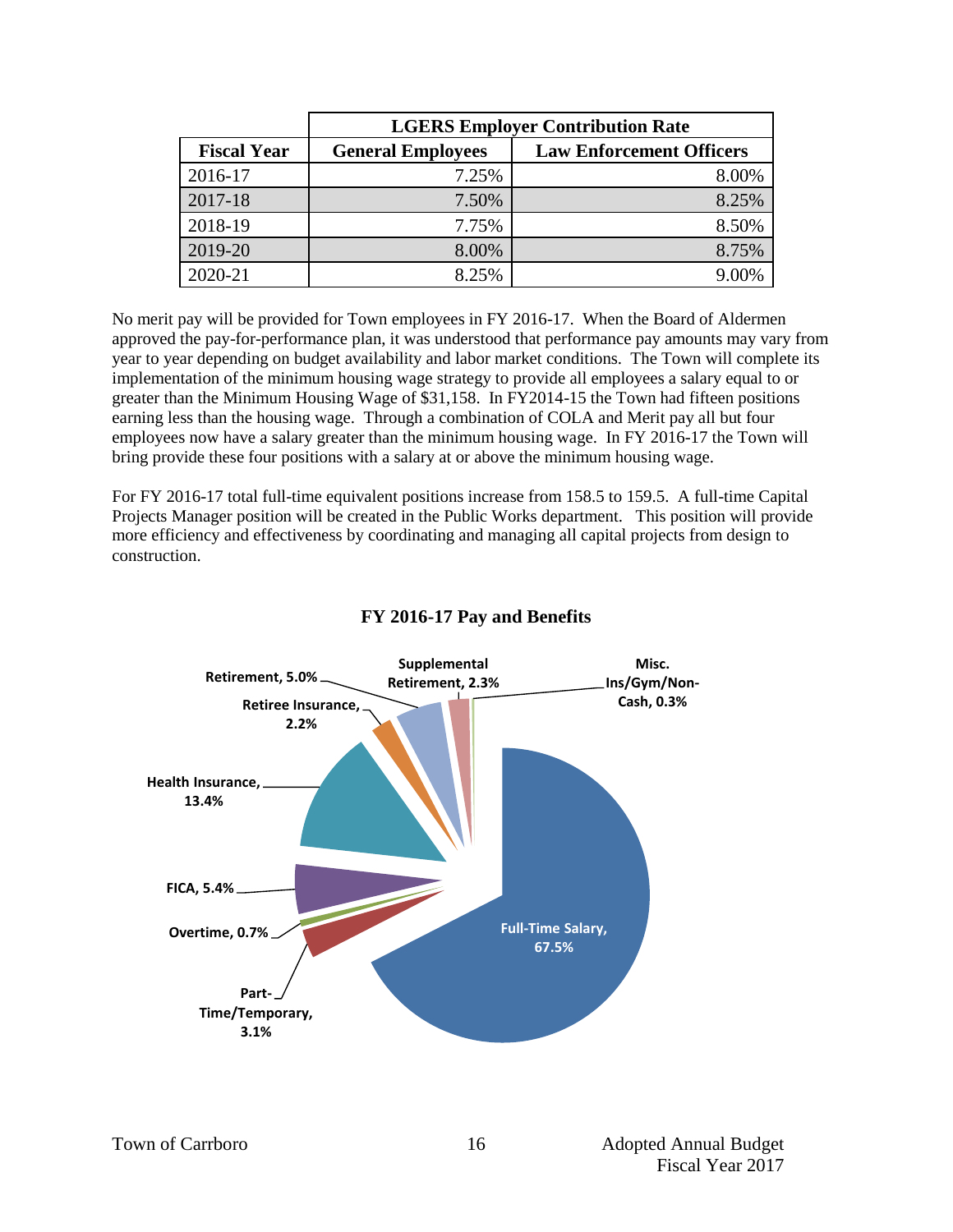#### **OPERATIONS EXPENSES**

Operating expenses in the General Fund will slightly decrease from \$8,942,810 to \$8,921,498. This is due primarily to no new major initiatives proposed for FY 2016-17. In addition to maintaining the existing services, funds are budgeted for Employee and Organizational Development activities (e.g., risk management/safety, racial sensitivity/racial equity training); and, Citizen Outreach (e.g., Carrboro Citizens Academy, Citizen Survey, Youth Advisory board and UNC Good Neighbor Program).

Several initiatives begun in FY 2015-16 will be continued into FY 2016-17. These include parking study and analysis, comprehensive solid waste study, gold level bicycle designation, facility and space needs analysis, new permitting software for planning, body worn cameras for police, evaluating options for stormwater management and flooding mitigation.

#### **CAPITAL OUTLAY**

Capital outlays will decrease by 27% from \$710,930 to \$516,589 in FY 2016-17. Outlays will be for replacement vehicles and equipment purchases, and street resurfacing.

| <b>Department</b>   | Vehicle                                   |        | Cost    |
|---------------------|-------------------------------------------|--------|---------|
| Police              | Patrol Vehicle Replacements -6 @ \$47,916 | ጦ<br>Φ | 287,496 |
| Public Works        | Ford Ranger Pick Up                       | ۰D     | 27,770  |
| <b>Public Works</b> | Backhoe                                   | ъD     | 96,040  |
|                     | <b>TOTAL</b>                              | \$     | 411,306 |

As part of the Town's strategic energy and climate protection plan, police patrol vehicles will be equipped with a Havis Idle Manager. This will allow officers to operate mission critical electrical loads such as lights, radio, lap top and in-car video system without the engine running. This idle manager will also reduce unnecessary engine idling, save fuel, reduce wear and tear on engine, and reduce greenhouse gas emissions.

#### **SPECIAL REVENUE FUND**

While the general fund is the major operating budget for the Town, the annual budget includes the Special Revenue Fund and Capital Projects Fund. The Special Revenue Fund accounts for revenues and expenditures legally restricted or designated by the Board of Aldermen for specific program activities or services. Included in the Special Revenue Fund are: revolving loans for economic development or energy efficiency, business loan program, affordable housing, and grants administration. The Town does not currently have any major grants to account for in the Grants Administration Fund.

A major priority for the Special Revenue Fund is to fund the Affordable Housing Fund at a level equal to a penny of the Town's property tax rate in FY 2016-17. The total budget for the Special Revenue Fund in FY 2016-17 is \$1.4 million. The Affordable Housing Fund comprises 53.2% or \$764,960 of this total.

#### **CAPITAL PROJECTS FUND**

The Capital Projects Fund accounts for capital projects that are financed by the general obligation bonds, other debt instruments and pay-go for the construction or acquisition of a capital asset. Included in the Capital Projects Fund are: capital projects, capital reserve, general obligation bonds for sidewalks and greenways, and payment in lieu.

Capital projects (i.e., those costing more than \$100,000 or take more than one year to complete) are generally established in the CIP and funds may be appropriated in the annual general fund operating budget based on affordability. Contingent upon fund balance ratios in the Town's general fund being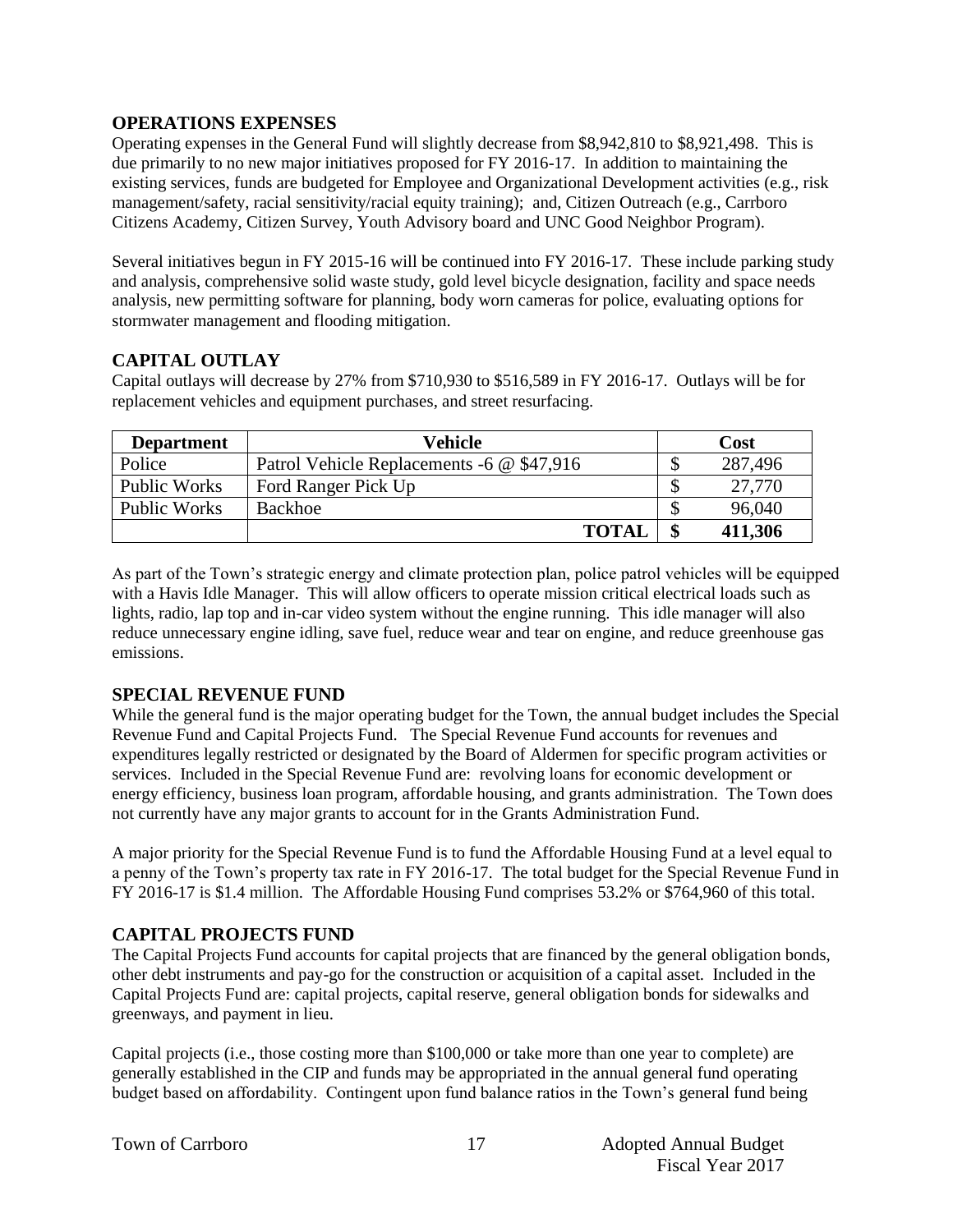within the stated policy goal of 22.5% to 35%, funds may be assigned or committed for funding through fund balance appropriation. At June 30, 2015, unassigned fund balance in the general fund exceeded 35% and the Town Manager, in accordance with Town policy, assigned \$2.0 million for future capital projects.

|                          | 2015-16<br><b>ADOPTED</b><br><b>BUDGET</b> | 2016-17<br><b>BUDGET</b> | \$ CHANGE       | % CHANGE |
|--------------------------|--------------------------------------------|--------------------------|-----------------|----------|
| <b>CAPITAL PROJECTS</b>  | \$2,671,733                                | 2,457,683                | (214,050)       | $-8\%$   |
| <b>GO SIDEWALK &amp;</b> |                                            |                          |                 |          |
| <b>GREENWAYS</b>         | 2,735,531                                  | 4,828,568                | 2,093,037       | 77%      |
| <b>CAPITAL RESERVES</b>  | 1,508,338                                  | 757,993                  | (750, 345)      | $-50\%$  |
| PAYMENT IN-LIEU          | 149,780                                    | 149,780                  |                 | 0%       |
| <b>SUBTOTAL</b>          | 7,065,382<br>S.                            | \$<br>8,194,024          | \$<br>1,128,642 | 16%      |

For FY 2016-17 the total Capital Project Fund budget is \$8.1 million.

In FY 2017-18 fire and police will need to replace all Motorola radios (136) at an estimated cost of \$819,000. To minimize the financial impact, the Town set aside \$273,000 of assigned fund balance in the Capital Reserve Fund in FY 2015-16 and will do the same in FY 2016-17 and FY 2017-18.

In the GO Sidewalk and Greenways Fund, all planned sidewalks, except for Rogers Road, have been completed. Using the bond fund, the Town has been able to leverage state/federal funding for several of the sidewalk and greenway projects.

| <b>Project</b>                 | <b>Federal/State</b> | Local           | <b>Other</b>             | <b>Total Funding</b> |  |
|--------------------------------|----------------------|-----------------|--------------------------|----------------------|--|
| Homestead Road-CHHS MU Path    | \$<br>830,230        | 147,500<br>\$   | 48,046                   | 1,025,776            |  |
| <b>Jones Creek Greenway</b>    | 336,000              | 84,000          | $\overline{\phantom{0}}$ | 420,000              |  |
| Morgan Creek Greenway          | 1,210,000            | 302,500         |                          | 1,512,500            |  |
| <b>Rogers Road Sidewalk</b>    | 542,510              | 829,058         |                          | 1,371,568            |  |
| South Greensboro Street Design | 84,000               | 21,000          | $\overline{\phantom{0}}$ | 105,000              |  |
| <b>Total</b>                   | 3,002,740<br>\$      | 1,384,058<br>\$ | 48,046<br>Φ              | 4,434,844<br>ጡ       |  |
| % of Total                     | 67.7%                | 31.2%           | $1.1\%$                  | 100.0%               |  |

Because capital projects can affect all categories of spending in the operating budget, it is important to have a systematic planning process to prioritize needs, as well as identify possible financing plan. The Town Manager is responsible for developing and maintaining a six-year capital improvement program (CIP) plan that includes long-term maintenance, infrastructure needs and technology needed for the community. As part of the Town's Strategic Energy and Climate Protection Plan, all capital projects are to be evaluated for energy savings which will reduce operating costs.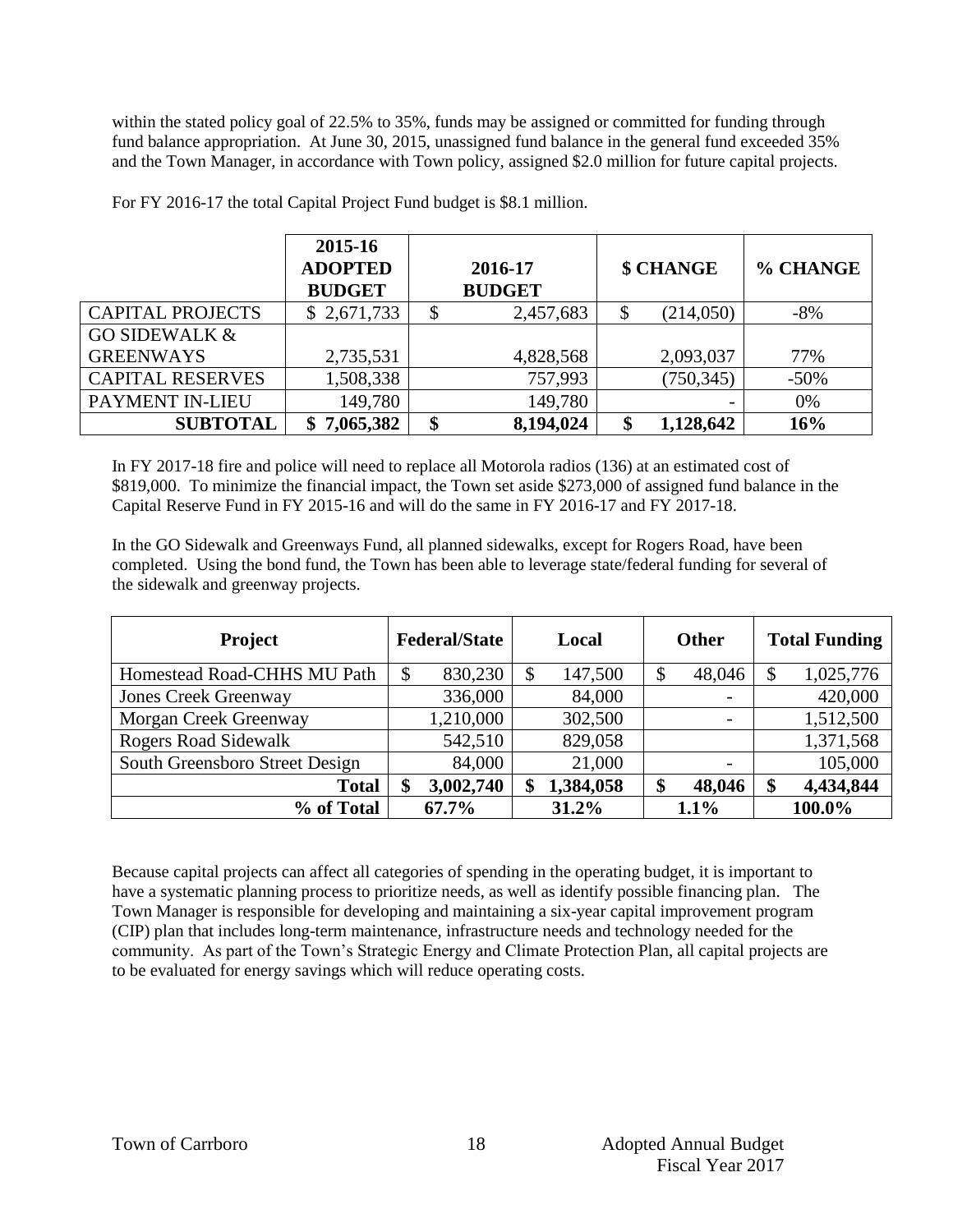|                                       |    | <b>ESTIMATED</b><br><b>COST THRU</b><br>2020-21 | % OF<br><b>TOTAL</b> |
|---------------------------------------|----|-------------------------------------------------|----------------------|
| <b>Current Projects</b>               | S  | 22,093,754                                      | 44.3%                |
| <b>Mandated Stormwater Management</b> | \$ | 3,801,198                                       | 7.6%                 |
| Vehicles & Equipment                  | \$ | 6,463,164                                       | 12.9%                |
| Technology                            | \$ | 390,198                                         | 0.8%                 |
| New Projects                          |    | 17,166,381                                      | 34.4%                |
|                                       |    | 49,914,695                                      | 100.0%               |

In December 2015 the CIP Plan for FY 2016-17 through FY 2020-21 was updated and totaled \$49.9 million

Funding to undertake all projects in the CIP over the next six years would be from the following sources:

#### **PROPOSED FINANCING SOURCES FOR CAPITAL IMPROVEMENT PROJECTS THRU 2020-21**



Details of the CIP can be reviewed on the Town's web site at: [http://www.townofcarrboro.org/MS/CIP/2011/TableofContents.htm.](http://www.townofcarrboro.org/MS/CIP/2011/TableofContents.htm)

#### **CONCLUSION**

Economic conditions in North Carolina continue to be positive with low unemployment rate, increased taxable sales and increased employment. Total nonfarm employment has increased above last year's level. The professional and business services sector continues its rapid growth.

Locally, economic improvements are reflected in the low unemployment rate, taxable sales and increased value of building permits. Town revenues are projected to meet budget for the year ending June 30, 2016. The overall revenue outlook for FY 2016-17 is expected to be 2.1% above FY 2015-16. Recurring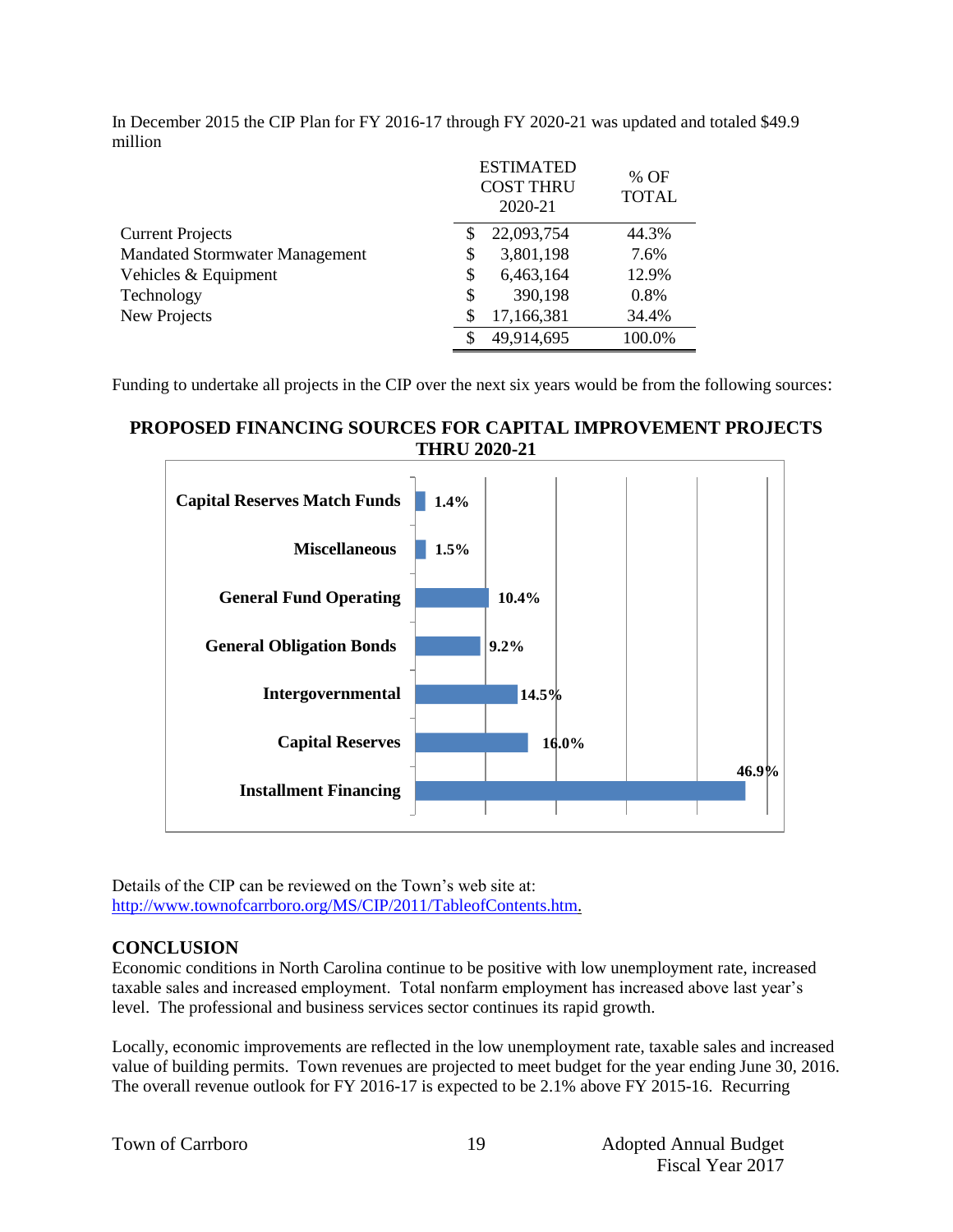revenues which represent 89% of the total general fund budget are projected to grow by 6.3% in FY 2016-17.

The Town has begun to implement its strategic energy and climate protection plan with the goal of not only saving energy, but to reduce operating costs as well. All capital projects, including vehicles and equipment, will be considered for energy saving measures that will also lead to reduced operating costs. As in the past, all investments in capital equipment will be scrutinized from a cost-benefit analysis and to gain maximum use of the asset to the fullest extent possible.

Careful and balanced choices are presented in the FY 2016-17 budget that provide for continued delivery of quality services, carrying out Board priorities, acquiring needed capital items, and adjusting the compensation for Town's employees.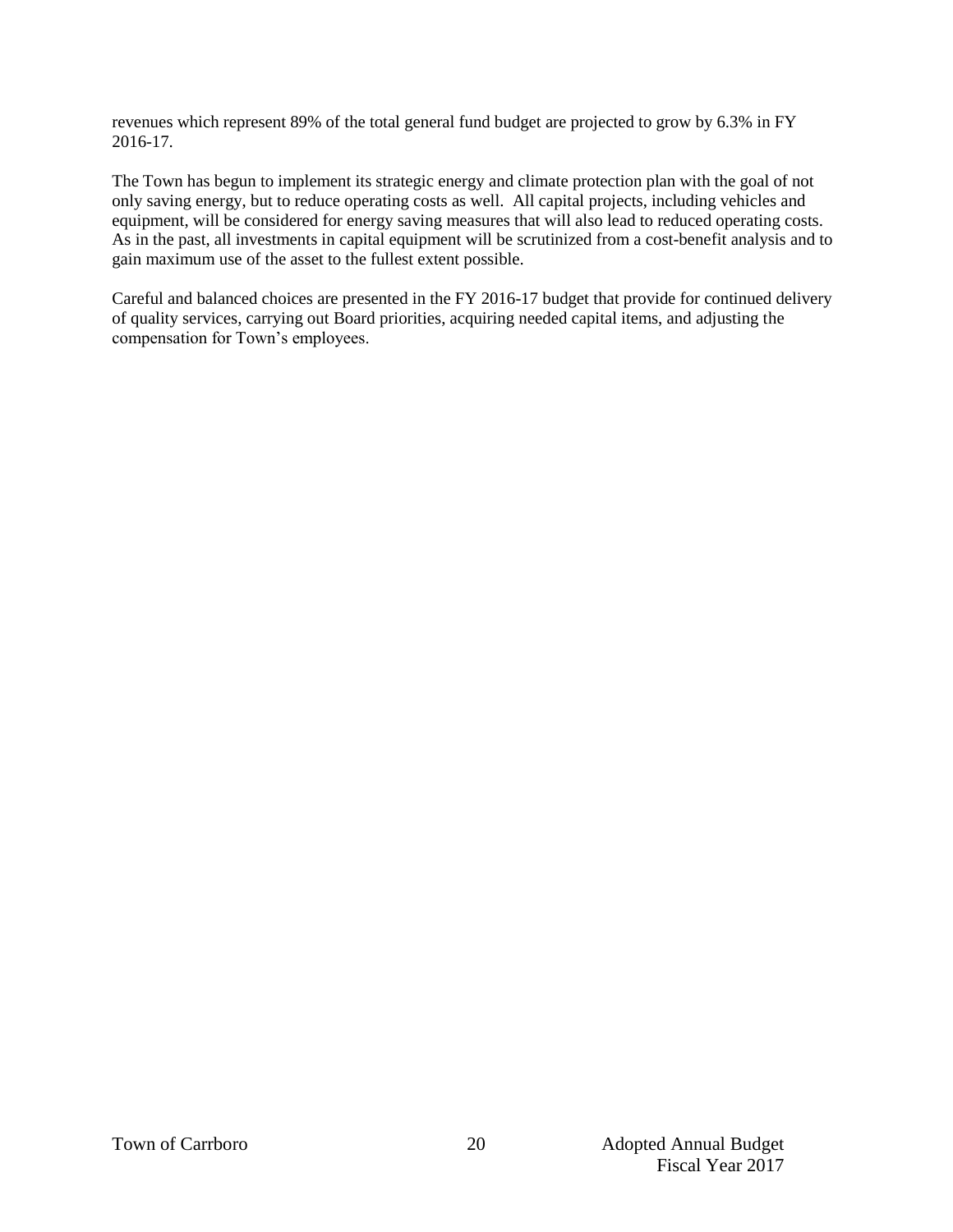|                                  | <b>General Fund</b> | <b>Special</b><br><b>Revenue</b><br><b>Funds</b> | Capital<br><b>Funds</b> | <b>Total All</b><br><b>Funds</b> |
|----------------------------------|---------------------|--------------------------------------------------|-------------------------|----------------------------------|
| Ad Valorem Tax                   | \$12,393,363        |                                                  |                         | \$<br>12,393,363                 |
| <b>Local Sales Tax</b>           | \$3,978,713         |                                                  |                         | 3,978,713<br>\$                  |
| <b>Other Taxes/Licenses</b>      | \$1,417,527         |                                                  |                         | \$<br>1,417,527                  |
| Unrestricted Intergovernmental   | \$1,254,520         |                                                  |                         | \$<br>1,254,520                  |
| Restricted Intergovernmental     | \$641,816           | \$<br>545,464                                    | \$<br>2,647,939         | \$<br>3,835,219                  |
| Fees and Permits                 | \$1,245,095         |                                                  |                         | 1,245,095<br>\$                  |
| Sales and Services               | \$259,596           |                                                  |                         | \$<br>259,596                    |
| <b>Investment Earnings</b>       | \$1,110             | \$<br>19,337                                     | \$<br>39,834            | \$<br>60,281                     |
| <b>Other Revenues</b>            | \$153,752           | \$                                               | \$<br>999,373           | \$<br>1,153,125                  |
| <b>Other Financing Sources</b>   | \$411,306           | \$                                               | \$<br>1,188,477         | $\mathcal{S}$<br>1,599,783       |
| <b>Fund Balance Appropriated</b> | \$275,559           | \$<br>874,564                                    | \$<br>3,318,401         | \$<br>4,468,523                  |
| <b>Total Revenues</b>            | \$<br>22,032,357    | \$<br>1,439,365                                  | 8,194,024<br>\$         | 31,665,745                       |

# **Revenue Summary - All Funds by Fund Type**

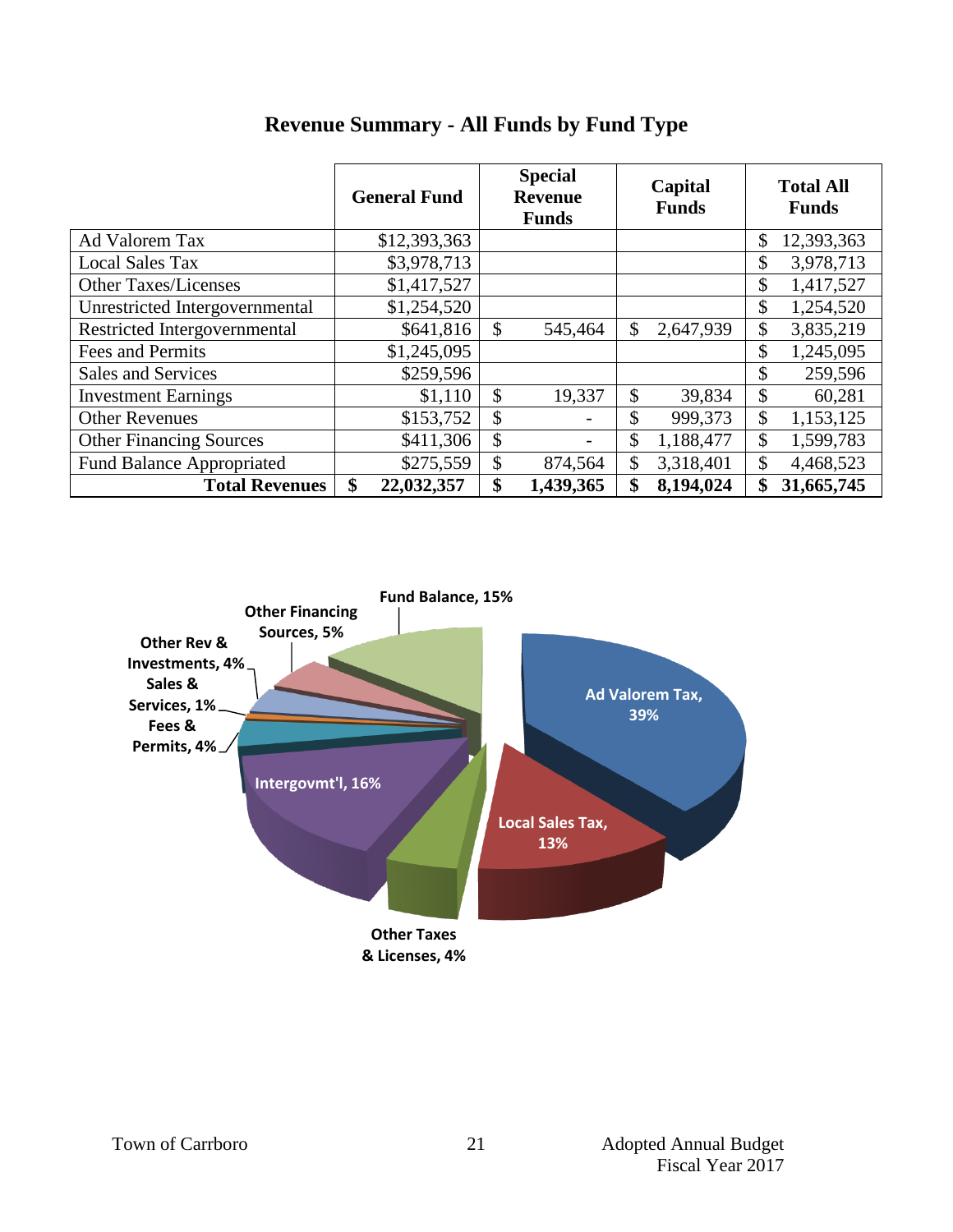|                                              | <b>General Fund</b> |            | <b>Special</b><br><b>Revenue Funds</b> |           | <b>Capital Funds</b> |                 | <b>Total All</b><br><b>Funds</b> |            |
|----------------------------------------------|---------------------|------------|----------------------------------------|-----------|----------------------|-----------------|----------------------------------|------------|
| Mayor and Board of Aldermen                  | \$                  | 278,127    |                                        |           | \$                   |                 | \$                               | 278,127    |
| <b>Advisory Boards</b>                       | \$                  | 17,850     |                                        |           |                      |                 | \$                               | 17,850     |
| Governance Support                           | \$                  | 650,815    |                                        |           |                      |                 | \$                               | 650,815    |
| <b>Town Manager</b>                          | \$                  | 422,843    |                                        |           |                      |                 | \$                               | 422,843    |
| <b>Economic and Community</b><br>Development | \$                  | 250,980    | $\mathbb{S}$                           | 1,439,364 | \$                   | $\qquad \qquad$ | \$                               | 1,690,344  |
| <b>Town Clerk</b>                            | \$                  | 133,472    |                                        |           |                      |                 | \$                               | 133,472    |
| <b>Management Services</b>                   | \$                  | 1,062,796  |                                        |           |                      |                 | \$                               | 1,062,796  |
| <b>Human Resources</b>                       | \$                  | 624,287    |                                        |           |                      |                 | \$                               | 624,287    |
| <b>Information Technology</b>                | \$                  | 1,351,302  |                                        |           | \$                   | 688,753         | \$                               | 2,040,055  |
| Police                                       | \$                  | 3,811,230  |                                        |           | \$                   | 91,000          | \$                               | 3,902,230  |
| Fire                                         | \$                  | 2,836,065  | \$                                     |           | \$                   |                 | \$                               | 2,836,065  |
| Planning                                     | \$                  | 1,384,881  | \$                                     | -         | \$                   | 3,891,795       | \$                               | 5,276,676  |
| Transportation                               | \$                  | 1,720,288  |                                        |           | \$                   |                 | \$                               | 1,720,288  |
| <b>Public Works</b>                          | \$                  | 3,727,696  | \$                                     |           | \$                   | 2,457,683       | \$                               | 6,185,379  |
| Parks and Recreation                         | \$                  | 1,667,581  | \$                                     |           | \$                   | 306,800         | \$                               | 1,974,381  |
| Non-departmental                             | \$                  | 871,451    |                                        |           | \$                   | 757,993         | \$                               | 1,629,444  |
| Debt Service                                 | \$                  | 1,220,693  |                                        |           | \$                   |                 | \$                               | 1,220,693  |
| <b>Total Expenditures</b>                    | \$                  | 22,032,357 | \$                                     | 1,439,364 | \$                   | 8,194,024       | \$                               | 31,665,745 |

# **Expense Summary - All Funds by Fund Type**

**Parks & Recreation, Non-departmental, Debt Service, 4%**

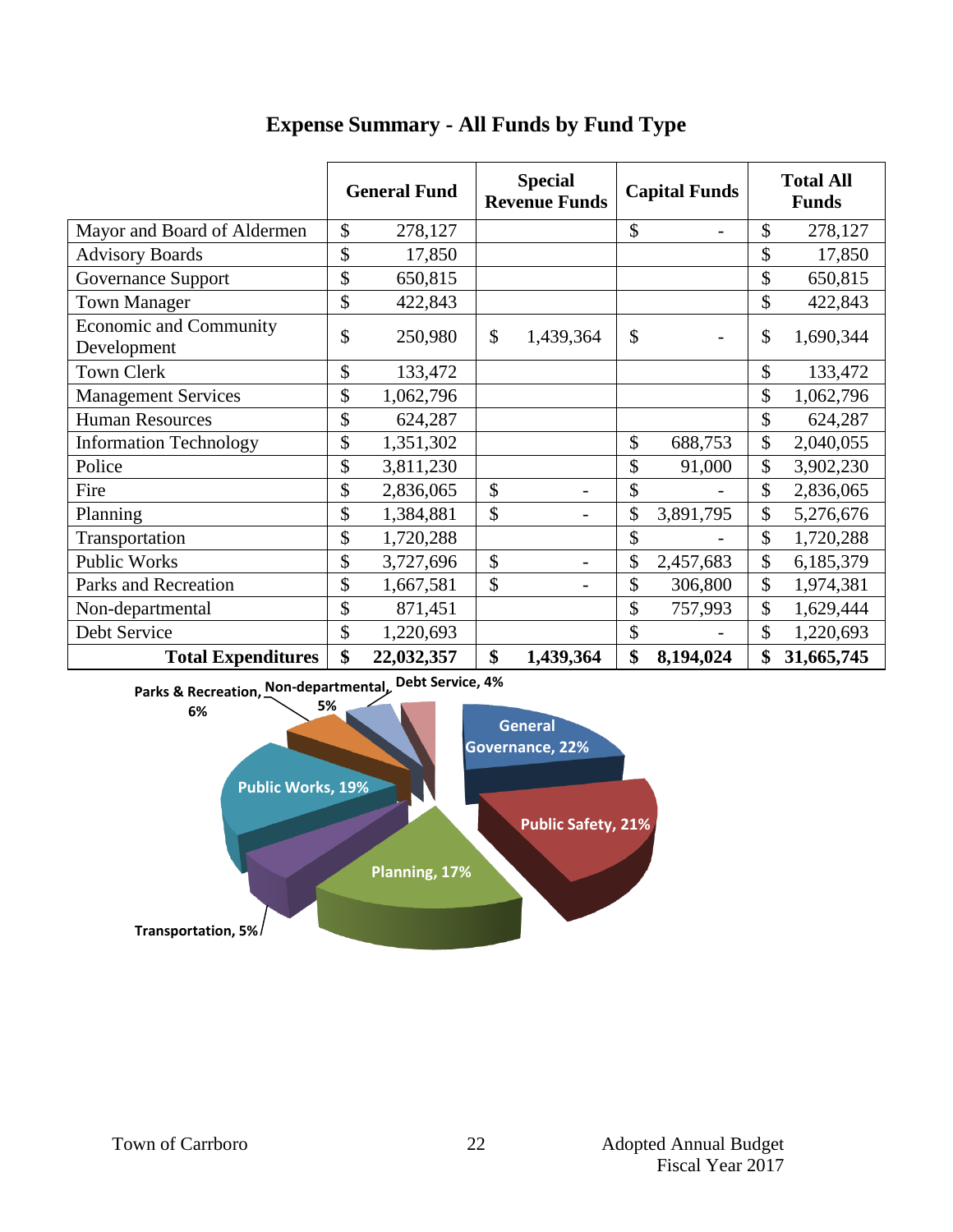#### **A motion was made by Alderman Seils, seconded by Alderman Slade, that this ordinance be approved.**

#### **ANNUAL BUDGET ORDINANCE FY 2016-17 Town of Carrboro, North Carolina Ordinance No. 14/201516**

WHEREAS, the recommended budget for FY 2016-17 was submitted to the Board of Aldermen on May 3, 2016 by the Town Manager pursuant to G.S. 159-11 and filed with the Town Clerk pursuant to G.S. 159-12;

WHEREAS, on May 17, 2016, the Board of Aldermen held a public hearing on the budget pursuant to G.S. 159-12;

WHEREAS, on June 21, 2016, the Board of Aldermen adopted a budget ordinance making appropriations and levying taxes in such sums as the Board of Aldermen considers sufficient and proper in accordance with G.S. 159-13;

BE IT ORDAINED BY THE BOARD OF ALDERMEN OF THE TOWN OF CARRBORO, NORTH CAROLINA:

**Section 1.** The following amounts are hereby appropriated for the operation of the Town of Carrboro and its activities for the fiscal year beginning July 1, 2016 and ending June 30, 2017, according to the following schedule.

| <b>GENERAL GOVERNMENT</b>           |             | \$4,792,472 |
|-------------------------------------|-------------|-------------|
| Mayor & Board of Alderman           | \$278,127   |             |
| <b>Advisory Boards</b>              | \$17,850    |             |
| Governance Support                  | \$650,815   |             |
| <b>Town Manager</b>                 | \$422,843   |             |
| Economic & Community<br>Development | \$250,980   |             |
| <b>Town Clerk</b>                   | \$133,472   |             |
| Finance                             | \$1,062,796 |             |
| <b>Human Resources</b>              | \$624,287   |             |
| <b>Information Technology</b>       | \$1,351,302 |             |
| <b>PUBLIC SAFETY</b>                |             | \$6,647,295 |
| Police                              | \$3,811,230 |             |
| Fire                                | \$2,836,065 |             |
| <b>PLANNING</b>                     |             | \$1,384,881 |
| <b>TRANSPORTATION</b>               |             | \$1,720,288 |
| <b>PUBLIC WORKS</b>                 | \$3,727,696 |             |
| <b>PARKS &amp; RECREATION</b>       |             | \$1,667,581 |

#### **SCHEDULE A - GENERAL FUND**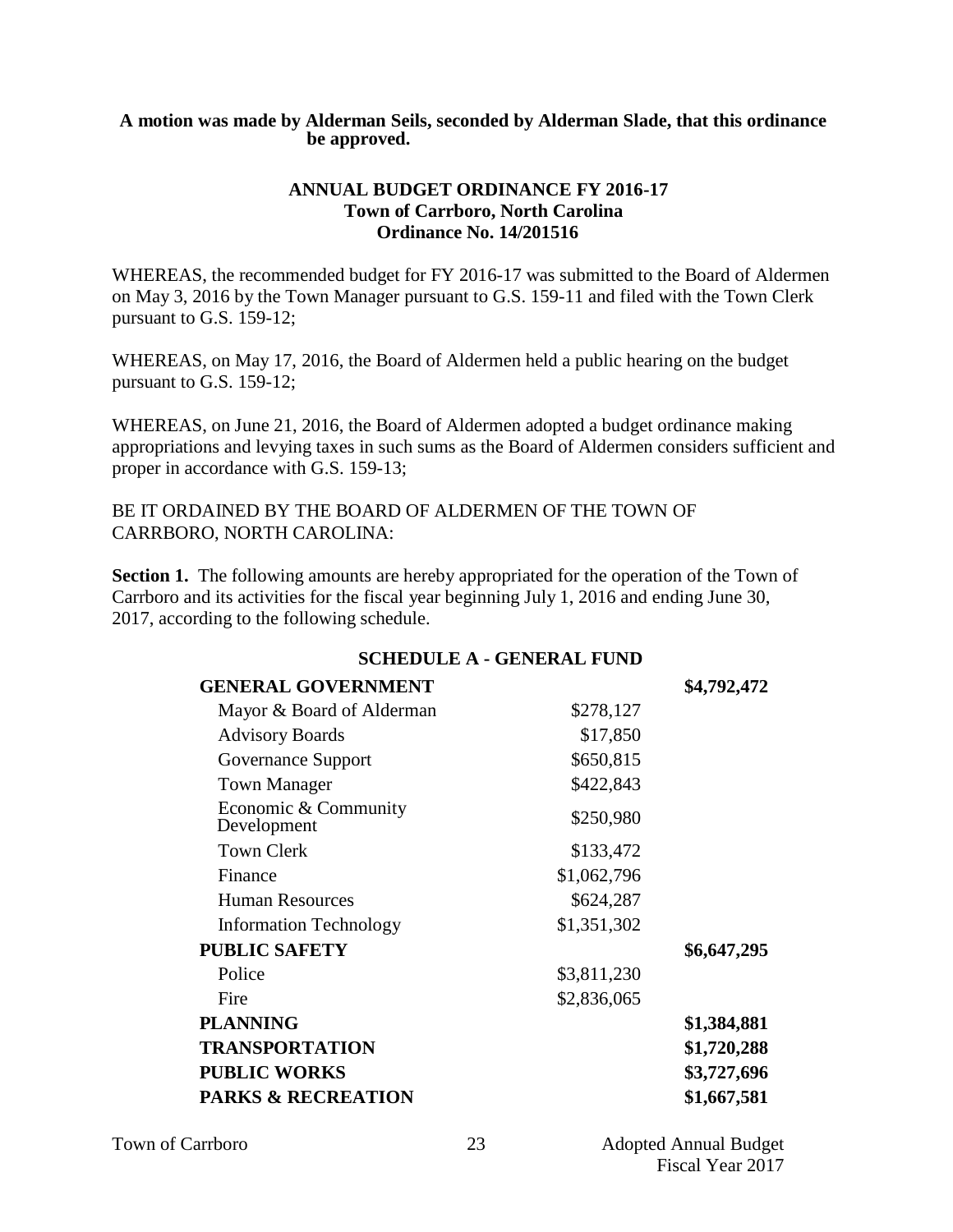| <b>NONDEPARTMENTAL</b>    | \$871,451    |
|---------------------------|--------------|
| <b>DEBT SERVICE</b>       | \$1,220,693  |
| <b>TOTAL GENERAL FUND</b> | \$22,032,357 |

**Section 2.** It is estimated that revenues from the following major sources will be available during the fiscal year beginning July 1, 2016 and ending June 30, 2017 to meet the foregoing schedule:

#### **SCHEDULE A - GENERAL FUND**

| Ad Valorem Tax                 | \$12,393,363 |
|--------------------------------|--------------|
| <b>Local Sales Taxes</b>       | \$3,978,713  |
| Other Taxes & Licenses         | \$1,417,527  |
| Unrestricted Intergovernmental | \$1,254,520  |
| Restricted Intergovernmental   | \$641,816    |
| Fees & Permits                 | \$1,245,095  |
| Sales & Services               | \$259,596    |
| <b>Investment Earnings</b>     | \$1,110      |
| <b>Other Revenue</b>           | \$153,751    |
| <b>Other Financing</b>         | \$686,865    |
| <b>TOTAL GENERAL FUND</b>      | \$22,032,357 |

**Section 3.** Pursuant to GS 159-13.2, the Board of Aldermen may authorize and budget for capital projects and multi-year special revenue funds in its annual budget or project ordinance. The project ordinance shall clearly identify the project and authorize its undertaking, identify the revenues that will finance the project, and make the appropriations necessary to complete the project.

**Section 4.** Charges for services and fees by Town Departments are levied in the amounts set forth in the Miscellaneous Fees and Charges Schedule.

**Section 5.** The following authorities shall apply:

- a. The Town Manager can transfer funds between departments and functions within the General Fund for pay adjustments; service level benefits; law enforcement separation allowance; unemployment insurance; retiree, dependent, and permanent part-time health benefits; and, for other purposes deemed necessary by the Town Manager without further action by the Board.
- b. The Town Manager can transfer funds within departments and functions.
- c. When unassigned fund balance exceeds 35% in the General Fund, the Town Manager, in accordance with the Town fiscal policy, may set aside an amount in assigned fund balance for transfer to the Capital Projects Fund for future projects.